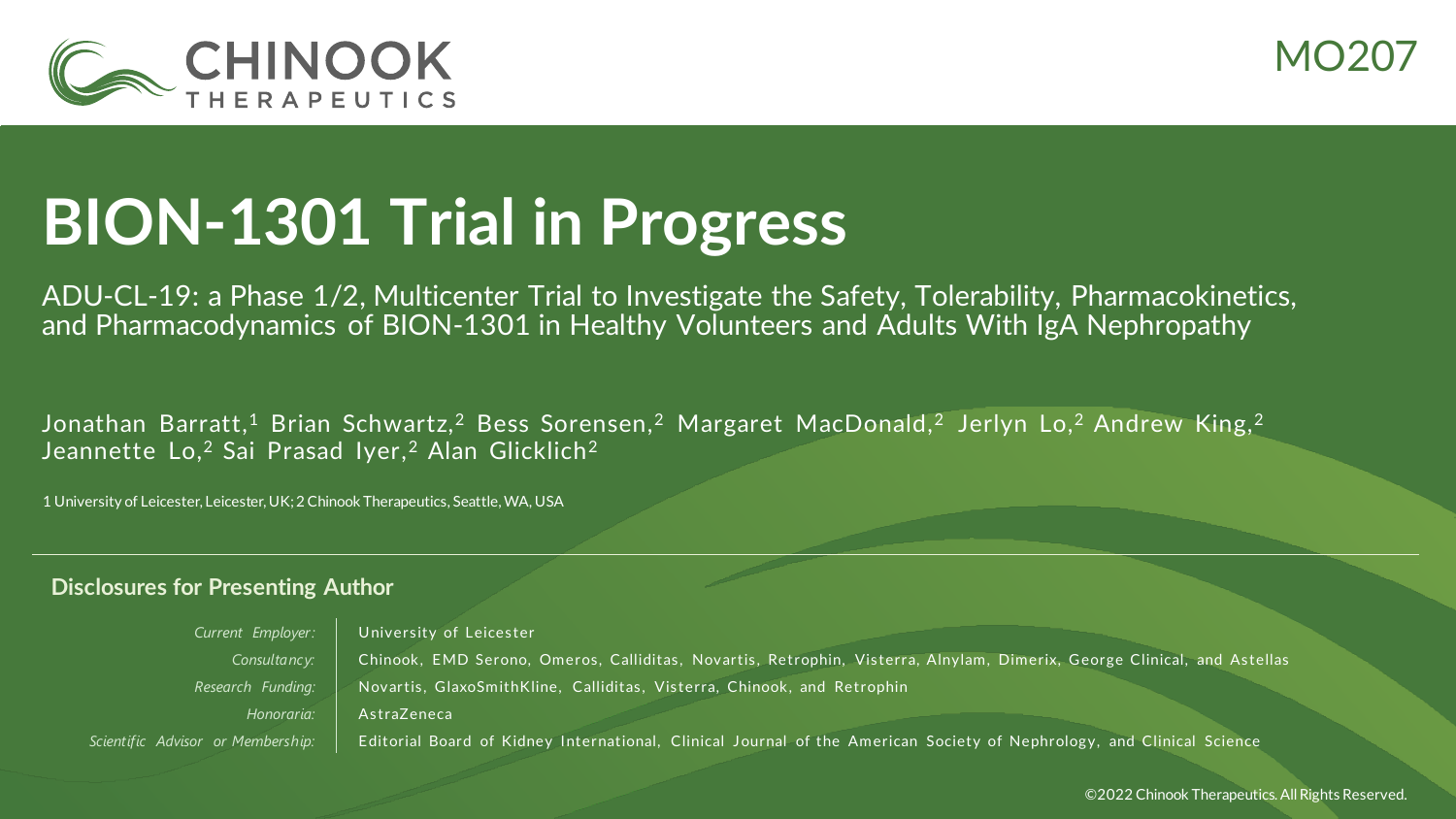# Role of APRIL and BION-1301 in IgA Nephropathy (IgAN)

| IgAN is a chronic,<br>autoimmune,<br>inflammatory<br>glomerulopathy                                                                 | B cells of patients with IgAN produce galactose-deficient IgA1 (Gd-IgA1;<br>$\bullet$<br><b>Hit 1</b> of the multi-hit hypothesis of IgAN)<br>In patients with IgAN, Gd-IgA1 gives rise to autoantibody production (Hit 2)<br>$\bullet$<br>• Gd-lgA1-autoantibody complexes deposit in the kidneys (Hit 3), resulting in                                                                    | BION-1301* in IgA Nephropathy<br><b>BION-1301</b><br>(Anti-APRIL mAb)<br>Hit 1<br><b>APRIL</b>                |
|-------------------------------------------------------------------------------------------------------------------------------------|---------------------------------------------------------------------------------------------------------------------------------------------------------------------------------------------------------------------------------------------------------------------------------------------------------------------------------------------------------------------------------------------|---------------------------------------------------------------------------------------------------------------|
|                                                                                                                                     | complement activation, inflammation and subsequent renal damage (Hit 4)                                                                                                                                                                                                                                                                                                                     |                                                                                                               |
| <b>A PRoliferation</b><br><b>Inducing Ligand</b><br>(APRIL) is a signaling<br>molecule that<br>regulates B-cell<br>immune responses | • APRIL binds to receptors BCMA and TACI on B cells to drive IgA class-<br>switching and proliferation/survival of IgA-producing plasma cells<br>Patients with IgAN have significantly higher levels of APRIL than normal<br>$\bullet$<br>Higher APRIL levels in IgAN patients correlate with poor prognosis<br>$\bullet$<br>• A polymorphism in the APRIL gene confers IgAN susceptibility | Plasma cells<br>BION-1301 reduces secretion<br>of Gd-IgA1 and anti-Gd-IgA1<br>autoantibodies<br>Hit 3         |
| <b>BION-1301</b>                                                                                                                    | Novel humanized monoclonal antibody (mAb) that binds and blocks<br>APRIL, a potentially disease-modifying mechanism to deplete Gd-IgA1<br>$(Hit 1)$ and prevent pathogenic immune complex formation (Hit 3)                                                                                                                                                                                 | Reduction in immune complex<br>formation and deposition<br>in the kidney<br>*BION-1301 is under investigation |

Schena FP, Nistor I. Semin Nephrol. 2018;38(5):435-442. Magistroni Retal. Kidney Intl. 2015;88(5):974-89. Ilyas M. Pediatric IgA Nephropathy. Medscape. 2017. https://emedicine.medscape.com/article/981516-overview. Accessed BCMA, B-cell maturation antigen; TACI, transmembrane activator and calcium-modulator and cyclophilin ligand.

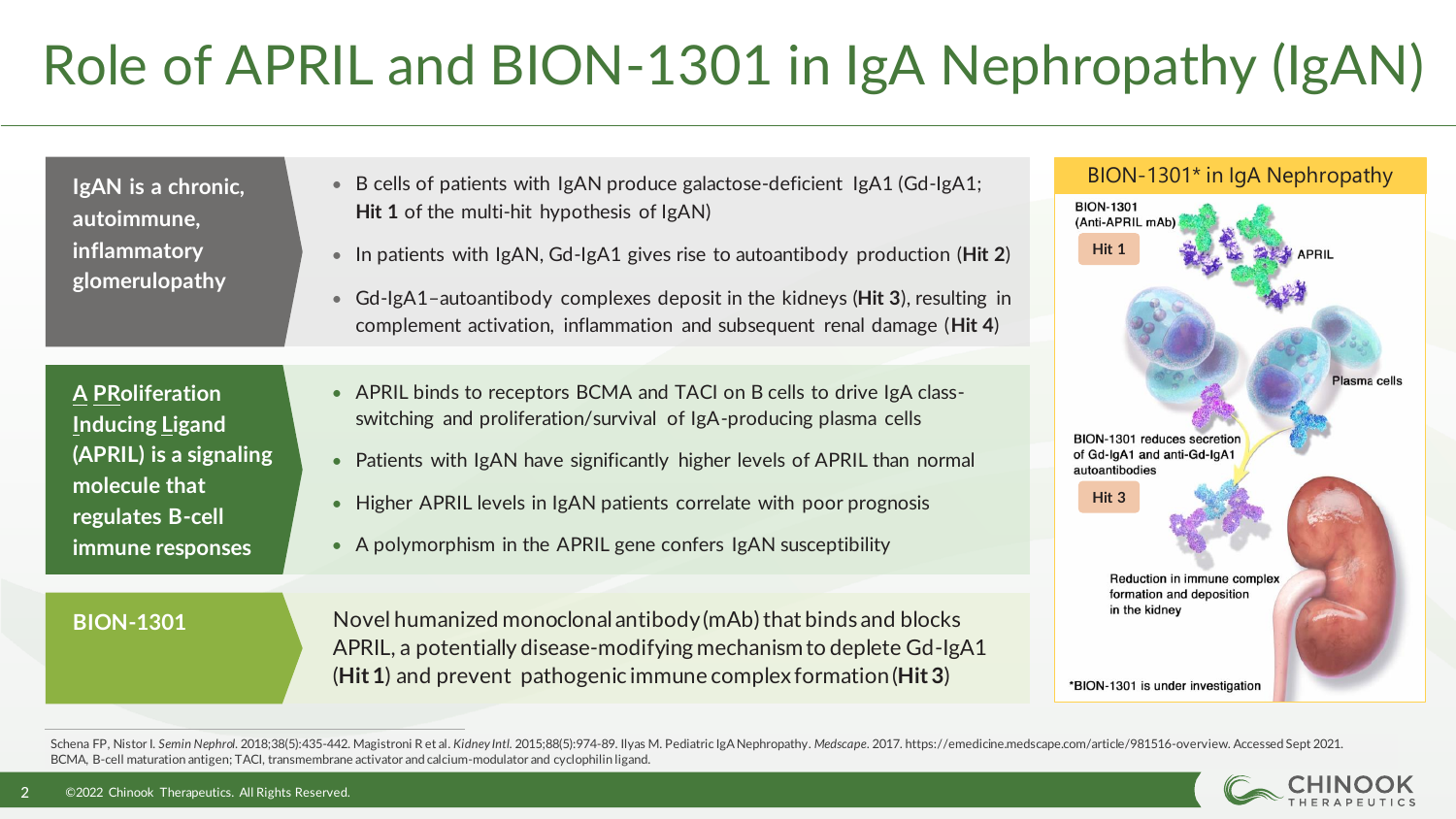# Ph 1/2 Trial of BION-1301



### **Objectives: Part 1 and 2**

- Safety, pharmacokinetics, immunogenicity, and biomarker effects in healthy volunteers and IgAN patients
- Proof of mechanism (free APRIL, IgA and Gd-IgA1)
- Explore dose/schedule (exposure) necessary to achieve reduction in IgA and Gd-IgA1

#### **Additional Objectives: Part 3**

- Preliminary assessment of safety and efficacy in patients with IgAN
- Incorporate SC dosing

#### **Modifications to Part 3:**

- Simplify operational complexity by combining ADU-CL-19 and ADU-CL-24 total duration to 52 weeks
- Add optional cohort of IgAN patients
- Increase sample size (up to 40 patients)
- *Now enrolling patients in the United States, the United Kingdom and South Korea*

SAD, single ascending dose; MAD, multiple ascending dose; IV, intravenous; Q2W, every 2 weeks; SC, subcutaneous; TBD, to be determined.

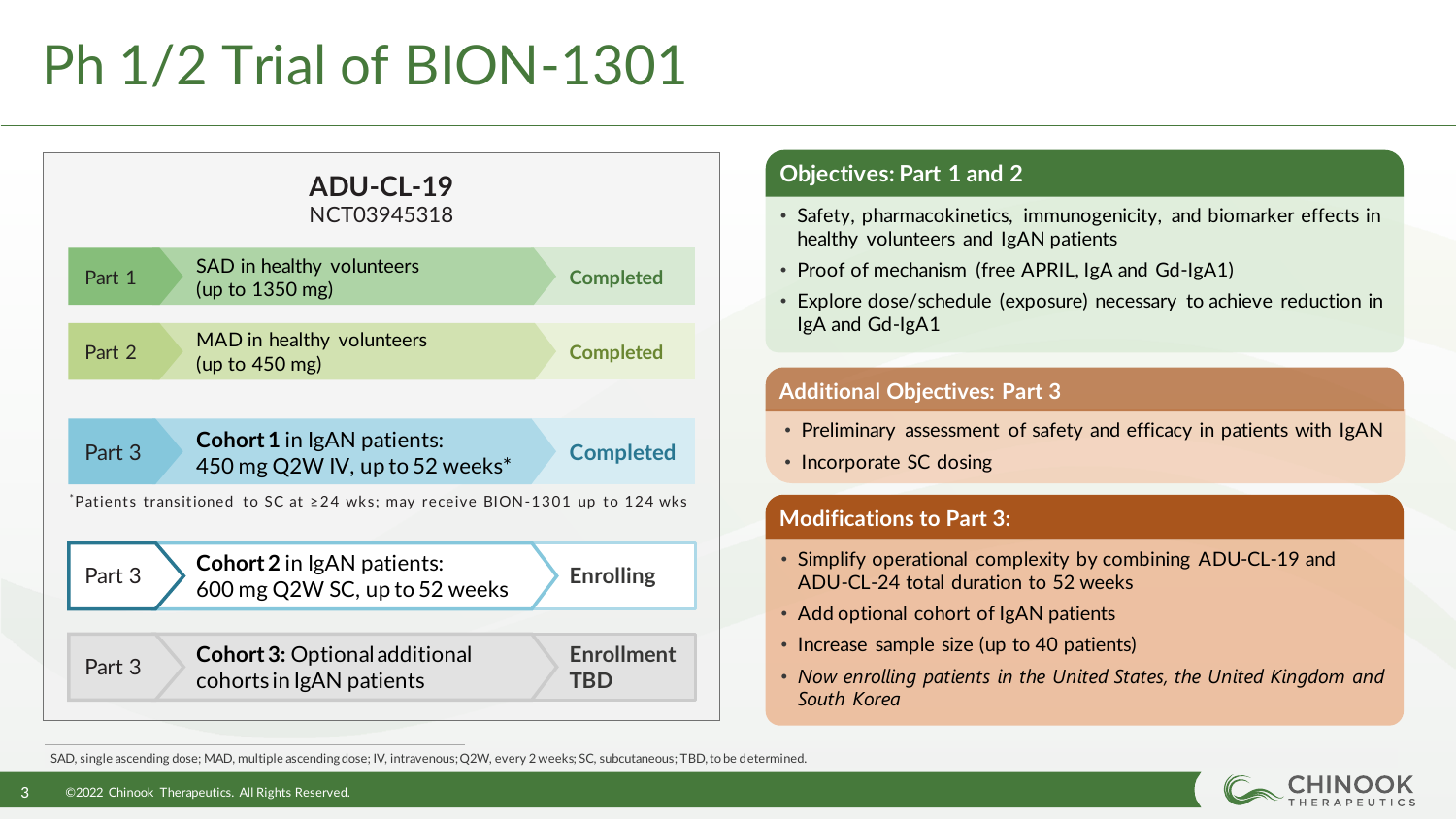### BION-1301 in Patients with IgAN: Study Schema



\*Patients transitioned to SC after receiving BION -1301 for ≥24 wks

#### **Patient-Centric Trial** Reimbursement for Compensation for 24-hour SC injections in Part 3 (S) urine collection allow for less time at site trial-related expenses

† Part 3 is capped at N=40

Clinicaltrials.gov: NCT03945318